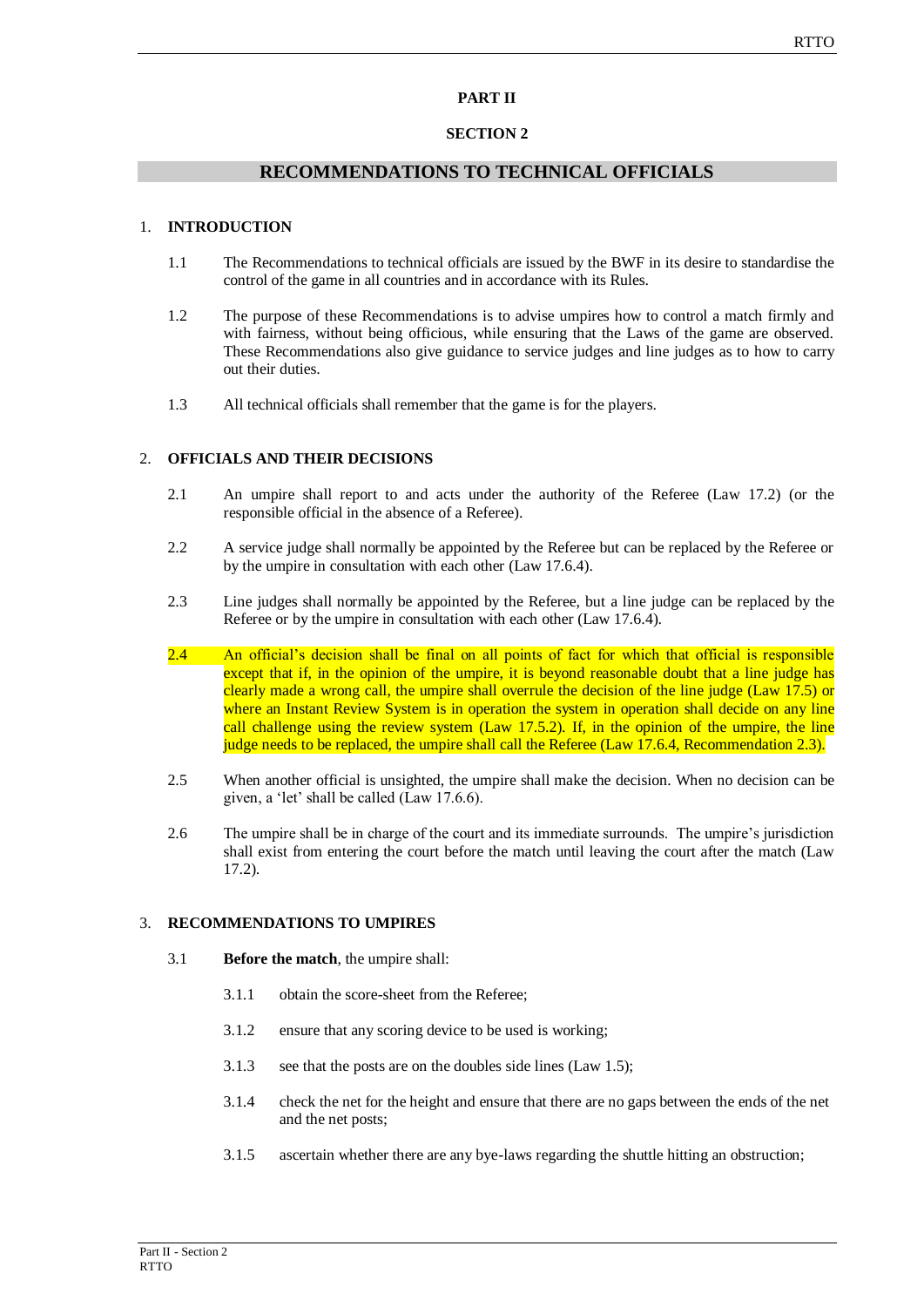- 3.1.6 ensure that the service judge and the line judges know their duties and that they are correctly placed (Sections 5 and 6);
- 3.1.7 ensure that a sufficient quantity of tested shuttles (Law 3) is readily available for the match in order to avoid delays during play;

(It is customary for the umpire to delegate the duties specified in Recommendations 3.1.3, 3.1.4 and 3.1.7 to the service judge, where one is appointed);

- 3.1.8 check that the players' clothing conforms to the relevant Regulations concerning colour, designs, lettering and advertising, and ensure that any violations are rectified. Any decision that the clothing was in violation of the Regulations (or was nearly so) shall be advised to the Referee or appropriate official before the match or, if this is not possible, immediately after the match;
- 3.1.9 carry out the toss fairly and ensure that the winning side and the losing side exercise their choices correctly (Law 6). Note the choices of the ends;
- 3.1.10 note, in the case of doubles, the names of the players starting in the right service court. Similar notes shall be made at the start of each game. (This enables a check to be made at any time to see if the players are in the correct service court);
- 3.2 **To start the match**, the umpire shall announce the match using the appropriate announcement from the following and point to the right or to the left at the appropriate words in the announcement. (W, X, Y, Z being names of the players and A, B, C, D being names of the countries represented.)

#### **Singles**

Tournament

"Ladies and Gentlemen; on my right, 'X, A'; and on my left, 'Y, B'. 'X' to serve; love all; play."

#### Team Championship

"Ladies and Gentlemen; on my right, 'A', represented by 'X'; and on my left, 'B', represented by 'Y'. 'A' to serve; love all; play."

### **Doubles**

### Tournament

"Ladies and Gentlemen; on my right, 'W, A' and 'X, B'; and on my left, 'Y, C' and 'Z, D'. 'X' to serve to 'Y'; love all; play."

If doubles partners represent the same country, announce the country name after announcing both players' names. e. g. 'W and X, A'

### Team Championship

"Ladies and Gentlemen; on my right, 'A', represented by 'W' and 'X'; and on my left, 'B', represented by 'Y' and 'Z'. 'A' to serve; 'X' to 'Y'; love all; play."

The calling of "Play" constitutes the start of a match.

#### 3.3 **During the match**

- 3.3.1 The umpire shall:
	- 3.3.1.1 use the standard vocabulary in Appendix 4 of the Laws of Badminton;
	- 3.3.1.2 record and call the score. Always call the server's score first;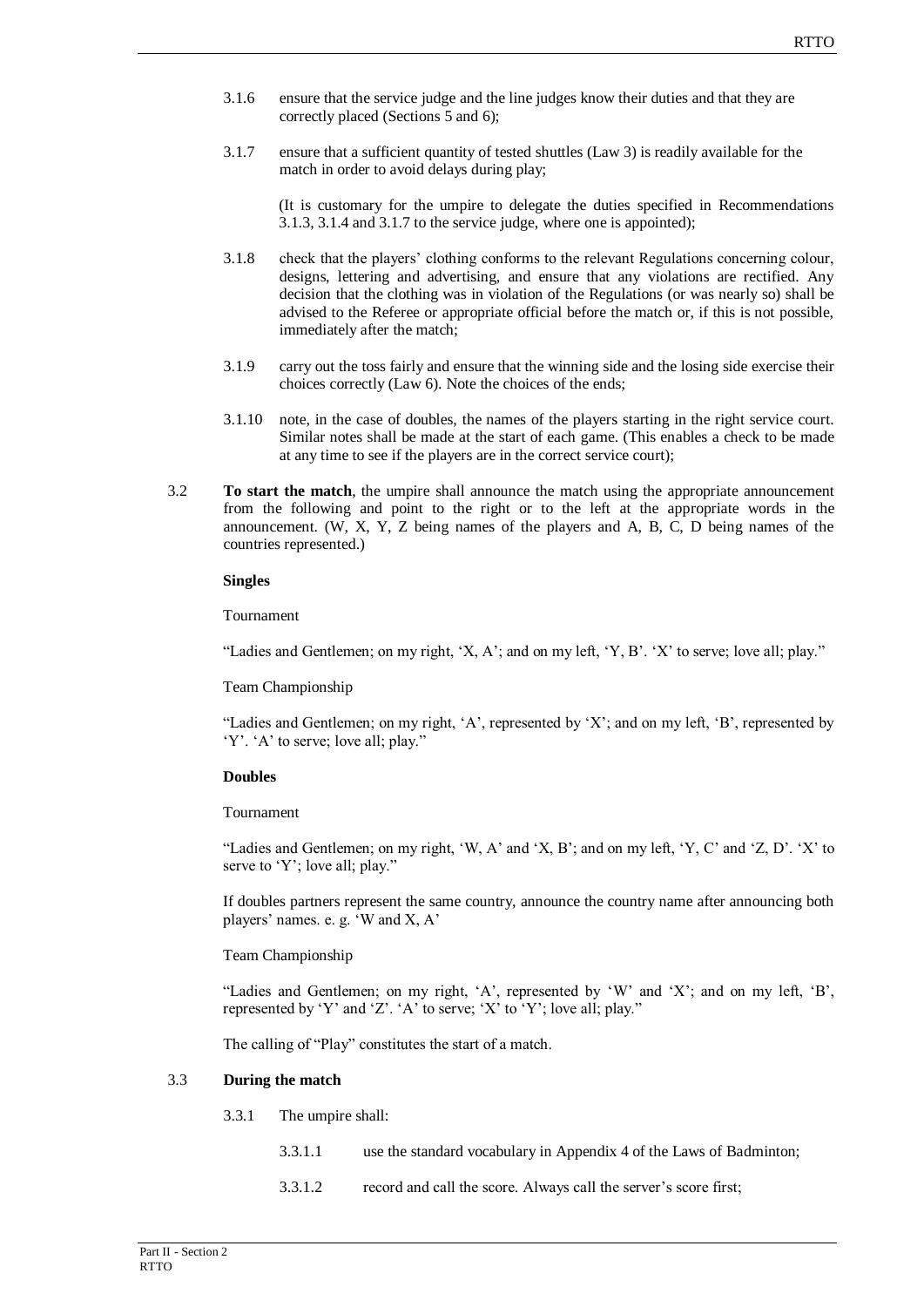- 3.3.1.3 during the service, if a service judge is appointed, especially watch the receiver. The Umpire may also call service fault, if necessary;
- 3.3.1.4 if possible, keep aware of the status of any scoring device;
- 3.3.1.5 raise the right hand above the umpire's head, if assistance is needed from the Referee or the left hand when a decision is required from the referee on any line call challenge using the Instant Review System; and
- 3.3.1.6 raise the left hand above the Umpire's head when a decision is required from the system in operation on any line call review using the Instant Review System.
- 3.3.2 When a side loses a rally and thereby the right to continue serving (Law 10.3.2, 11.3.2), call:

"Service over"

followed by the score in favour of the new serving side; if necessary, at the same time pointing the appropriate hand towards the new server and the correct service court.

- 3.3.3 "Play" shall only be called by the umpire:
	- 3.3.3.1 to indicate that a match or a game is to start or that a game after interval or after changing the ends is to continue;
	- 3.3.3.2 to indicate that play is to resume after a break; or
	- 3.3.3.3 to indicate that the umpire is instructing players to resume play.
- 3.3.4 "Fault" shall be called by the umpire when a 'fault' occurs, except as follows:
	- 3.3.4.1 a 'fault' of the server (Law 9.1) called by the service judge under Laws 13.1 shall be acknowledged by the umpire by calling "Service fault called". The umpire shall call a 'fault' of the receiver by calling "Fault receiver";
	- 3.3.4.2 a 'fault' occurring under Law 13.3.1, for which the line judge's call and signal suffices (Recommendation 6.2); and
	- 3.3.4.3 'faults' occurring under Laws 13.2.1, 13.2.2 or 13.3.2 which shall only be called if clarification is needed for the players or the spectators.
- 3.3.5 During each game when the leading score reaches 11 points (or appropriate score for matches being played using other scoring systems as outlined in Part II Section 1B Appendix 3) call "Service over", where appropriate, followed by the score immediately after the rally scoring the 11<sup>th</sup> point has ended followed "Interval", regardless of applause. This constitutes the start of interval allowed under Law 16.2.1. During each interval, the service judge, where appointed, shall ensure that the court is mopped during the interval.
- 3.3.6 In the interval during the games when the leading score reaches 11 points (Law 16.2.1 or appropriate score for matches being played using other scoring systems as outlined in Part II Section 1B Appendix 3)), after 40 seconds have elapsed, call:

"[Court ...], 20 seconds". Repeat the call.

In the intervals (Law 16.2.1) during the first and second game, and in the third game after the players have changed the ends, each side may be joined on the court by not more than two persons.. These persons shall leave the court when the umpire calls "... 20 seconds".

To start the game after the interval, repeat the score followed by "Play".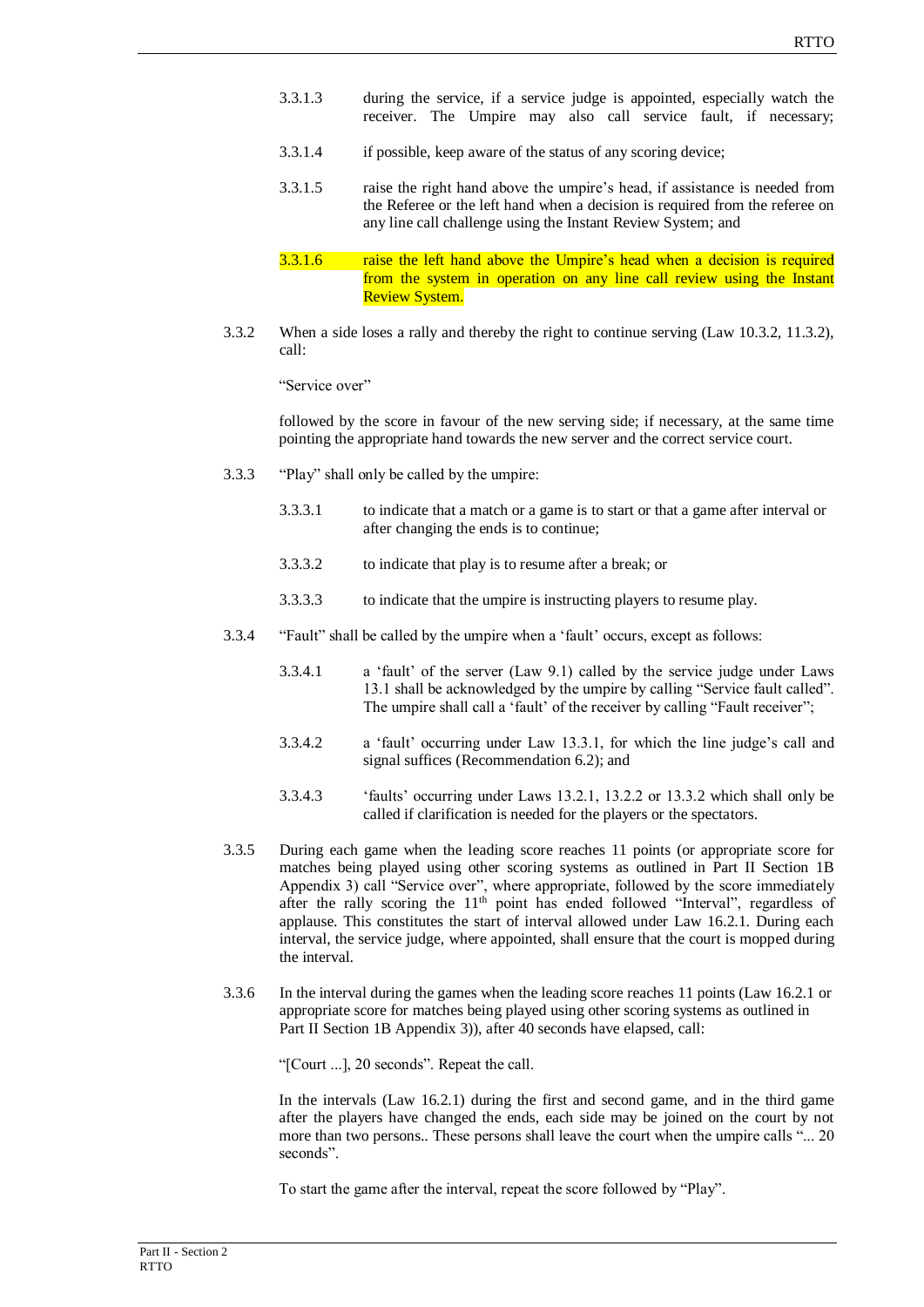If the players do not claim the interval under Law 16.2.1, play in that game shall proceed without an interval.

- 3.3.7 Extended game:
	- 3.3.7.1 When leading side reaches 20 points, in each game, call "Game point" or "Match point", as applicable.
	- 3.3.7.2 If a side reaches 29 points, in each game and for each side, call "Game point" or "Match point", as applicable.
	- 3.3.7.3 The calls in Recommendation 3.3.7.1 and 3.3.7.2 shall always immediately follow the server's score and precede the receiver's score.
- 3.3.8 **At the end of each game**, "Game" must always be called immediately after the conclusive rally has ended, regardless of applause. Where appropriate this constitutes the start of any interval allowed under Law 16.2.2.

After the first game ends, call: "First game won by ..... [name(s) of player(s), or team (in a team championship)] .... [score]".

After the second game ends, call: "Second game won by ..... [name(s) of player(s), or team (in a team championship)] ..... [score]; One game all".

At the end of each game, the service judge, where appointed, shall ensure that the court is mopped during the interval and place the interval board, if provided, at the centre below the net.

If a game wins the match, call instead: "Match won by ..... [name(s) of player(s), or team (in a team championship)] ..... [scores]".

3.3.9 In the intervals between the first and second game and between the second and third game (Law 16.2.2), after 100 seconds have elapsed, call:

"[Court ...] 20 seconds". Repeat the call.

In the intervals (Law 16.2.2) between two games each side may be joined on the court by no more than two persons. These persons shall join the side after the players have changed the ends, and shall leave the court when the umpire calls "... 20 seconds".

3.3.10 To start the second game, call:

"Second game; love all; play".

If there is to be a third game, to start the third game, call: "Final game; love all; play".

- 3.3.11 In the third game, or in a match of one game, call "Service over", where appropriate, followed by the score, followed by "Interval; change ends" when the leading score reaches 11 points (Law 8.1.3). To start the game after the interval, repeat the score, followed by "Play".
- 3.3.12 After the end of the match immediately take the completed score-sheet to the Referee.

### 3.4 **Line calls**

3.4.1 The umpire shall always look to the line judge(s) when the shuttle lands close to a line and always when the shuttle lands out, however far. The line judge shall be entirely responsible for the decision except Recommendation 3.4.2 or 3.4.4 below.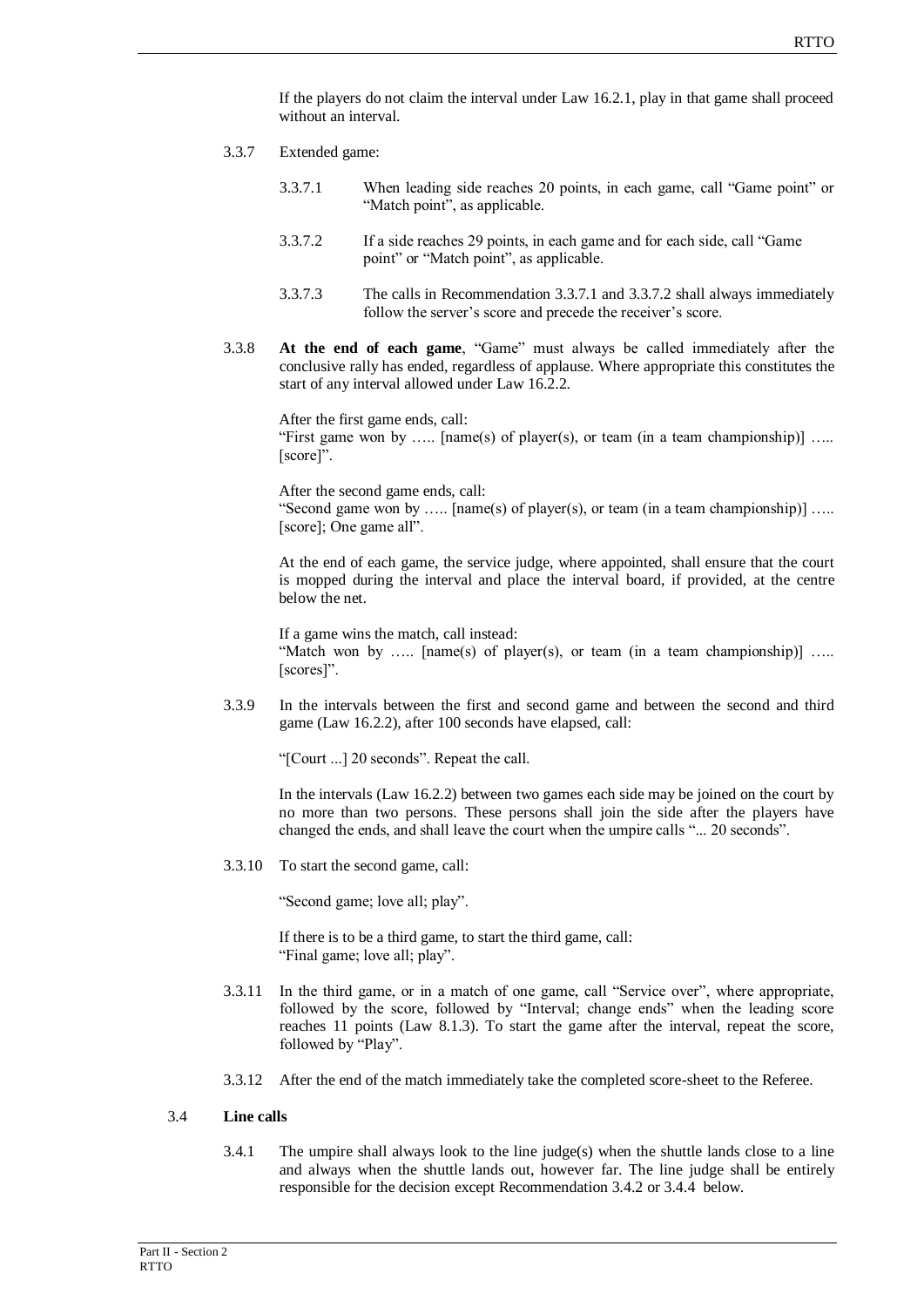- 3.4.2 If, in the opinion of the umpire, it is beyond reasonable doubt, a line judge has clearly made a wrong call, the umpire shall call:
	- 3.4.2.1 "Correction, IN", if the shuttle has landed "in"; or
	- 3.4.2.2 "Correction, OUT", if the shuttle has landed "out".
- 3.4.3 In the absence of a line judge or if the line judge is unsighted, the umpire shall immediately call:
	- 3.4.3.1 "Out" before calling the score when the shuttle lands outside the line; or
	- 3.4.3.2 the score, when the shuttle lands in; or
	- 3.4.3.3 "Let" when the umpire is also unsighted. When an Instant Review System is in operation, the Umpire shall request a decision from the system in operation. The Umpire shall call "Unsighted", and at the same time raise the left hand above the Umpire's head.
- 3.4.4 If the line call by the line judge (Recommendations 6.2, 6.3) or the overrule by the umpire (Recommendation 3.4.2 and 3.4.3) is challenged by a player / pair / country where an Instant Review System is in operation (Law 17.5.2, Part II, Section 1B, Appendix 7), the umpire shall ensure that the player / pair has a valid right to challenge. The player should clearly say "Challenge" to the Umpire and at the same time, make a clear signal by raising the arm.
	- 3.4.4.1 If there is a right to challenge remaining the umpire shall call: "…..[name of the player who challenges] challenges. Called  $\overline{IN}$  / OUT, as appropriate].", at the same time raising the left hand above the Umpire's head.



3.4.4.2 The system in operation will review the call by using the Instant Review System and indicate to the umpire the result of the challenge by giving the final call IN, OUT, or NO DECISION. 3.4.4.3 To announce the result of the challenge, call:



3.5 **During the match**, the following situations shall be watched for and dealt with as detailed.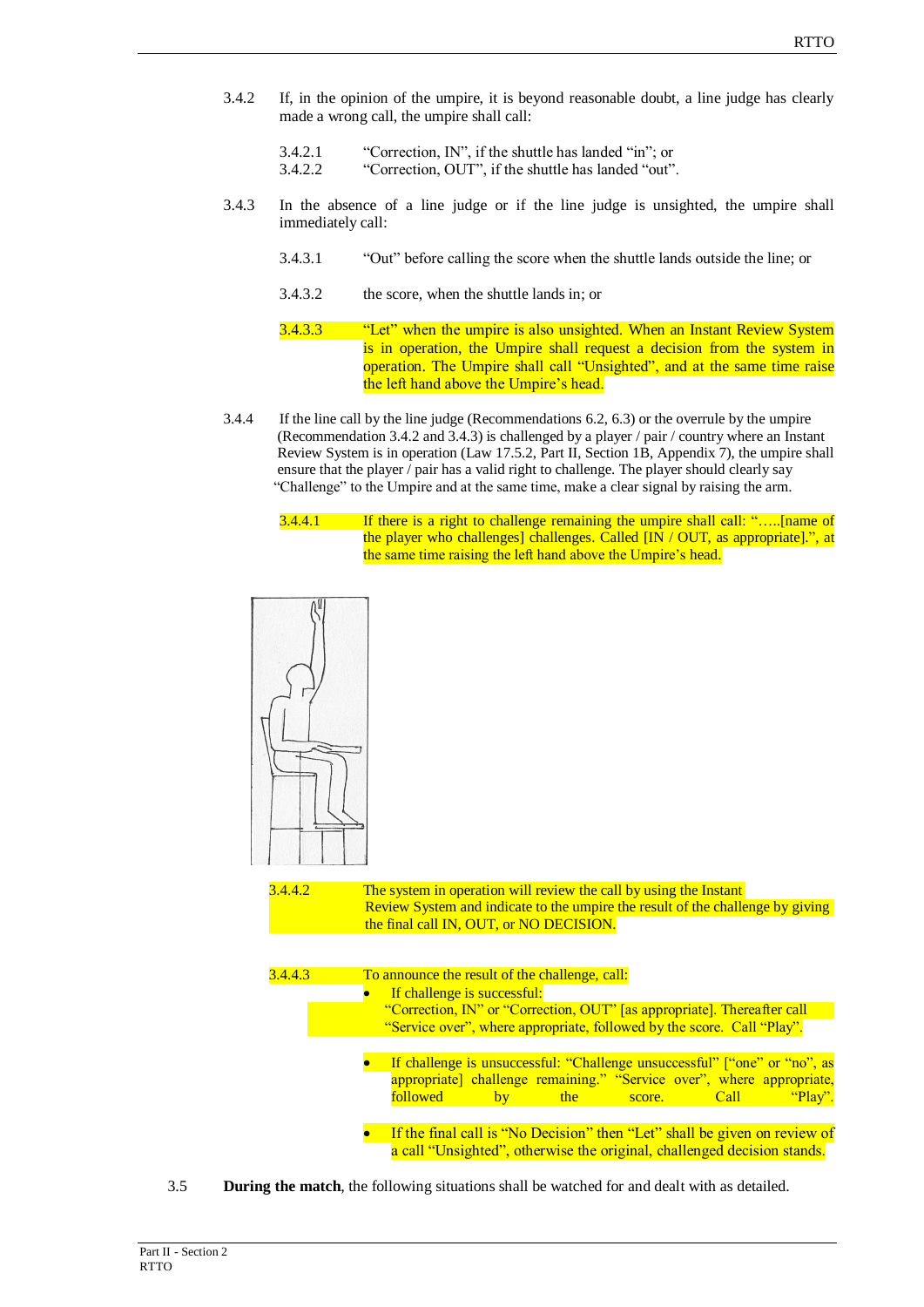- 3.5.1 A player throwing a racket into the opponent's court or sliding under the net (and who also thereby obstructs or distracts an opponent), shall be faulted under Law 13.4.2 or 13.4.3 respectively.
- 3.5.2 A shuttle invading from an adjacent court shall not automatically be considered a "let". A "let" shall not be called if, in the opinion of the umpire, such invasion:
	- 3.5.2.1 has gone unnoticed by the players; or
	- 3.5.2.2 has not obstructed or distracted the players.
- 3.5.3 A player shouting to a partner who is about to hit the shuttle shall not necessarily be regarded as distracting the opponents. Calling 'no shot', 'fault', etc. shall be considered as distraction (Law 13.4.5).
- 3.5.4 Players leaving the court
	- 3.5.4.1 Ensure that the players do not leave the court without the umpire's permission except during the intervals as described in Law 16.2. (Law 16.5.2)
	- 3.5.4.2 Any offending side may have to be reminded that leaving the court needs the umpire's permission (Law 16.5.2). If necessary, Law 16.7 shall be applied. However, change of a racket at courtside during a rally is permitted.
	- 3.5.4.3 During the game, if play is not held up, the players may be allowed to have a quick towel and / or drink at the discretion of the umpire.
	- 3.5.4.4 If the court needs to be mopped, the players shall be within the court before the mopping is over.
- 3.5.5 Delays and suspension

Ensure that the players do not deliberately cause any delay in, or suspension of play (Law 16.4). Any unnecessary walk around the court shall be prevented. If necessary, Law 16.7 shall be applied.

- 3.5.6 Coaching from off the court
	- 3.5.6.1 Coaching from off the court (Law 16.5.1) shall be prevented in any form from the moment when the players are ready to play and while the shuttle is in play.
	- 3.5.6.2 Ensure that:
		- 3.5.6.2.1 the coaches are seated in the designated seats and do not stand court-side during the match except during the permitted intervals (Law 16.2);
		- 3.5.6.2.2 there is no distraction or disruption to play by any coach;
		- 3.5.6.2.3 the coaches do not attempt to communicate in any way with opposing players or Coaches or Team Officials during the course of a match; or uses any electronic device for any purpose.
	- 3.5.6.3 If, in the opinion of the umpire, play is disrupted or a player of the opposing side is distracted by a coach, a "let" shall be called (Law 14.2.5). The Referee shall be called immediately, on recurrence of such incident.
	- 3.5.6.4 The Referee shall ensure that the Code of Conduct for Coaches and Team Officials (Part III, Section 1A, Appendix 9) is adhered to.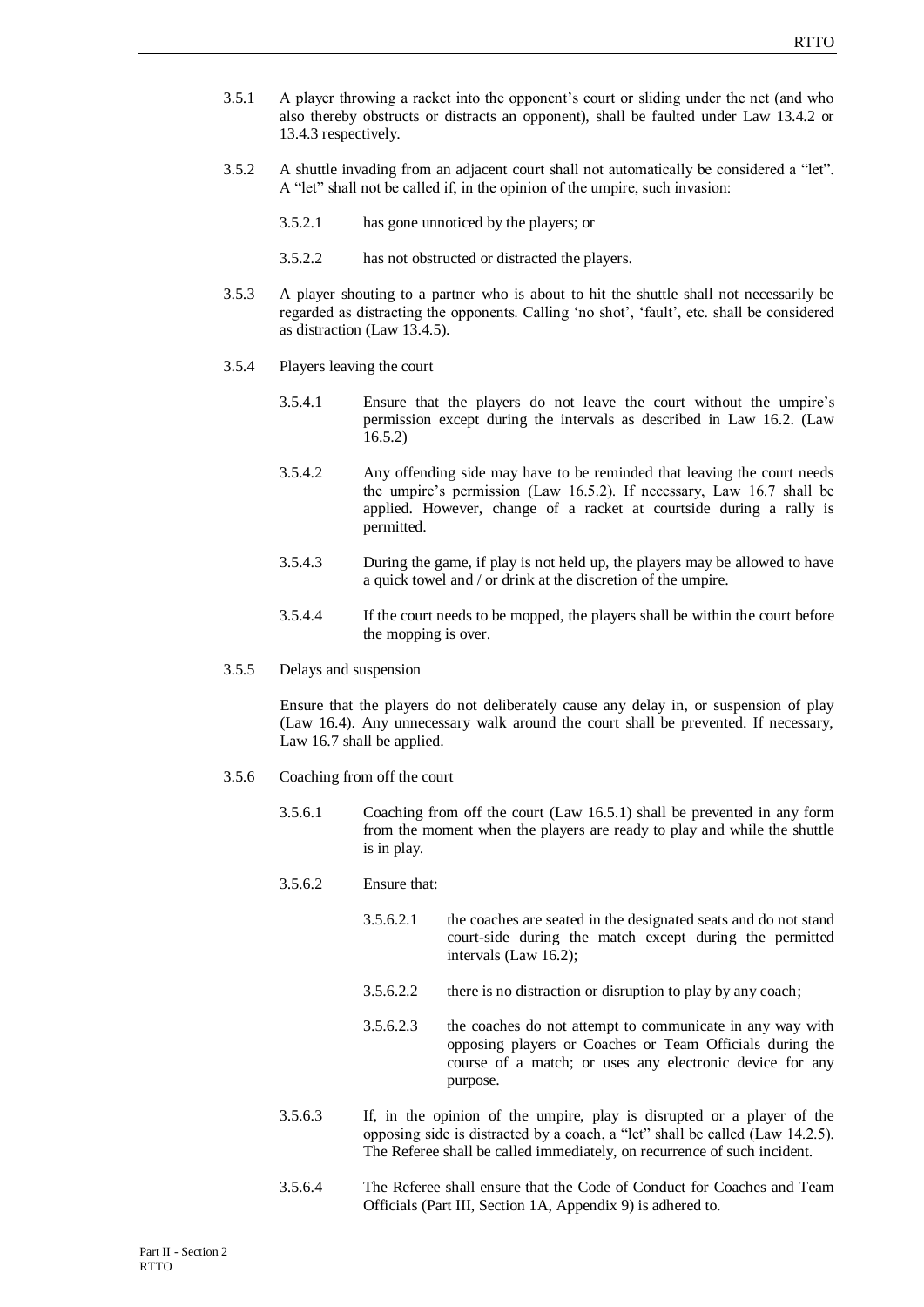- 3.5.7 Change of shuttle
	- 3.5.7.1 Changing the shuttle during the match shall not be unfair. The umpire shall decide if the shuttle needs to be changed.
	- 3.5.7.2 A shuttle whose speed or flight has been interfered with shall be discarded and Law 16.7 applied, if necessary.
	- 3.5.7.3 The Referee shall be the sole judge for deciding the speed of the shuttles to be used. If both sides wish to change the speed of shuttle, the Referee shall be called immediately. The Referee shall get the shuttle tested for speed, if necessary.
- 3.5.8 Injury or sickness during a match
	- 3.5.8.1 Injury or sickness during a match should be handled carefully and flexibly. The umpire must determine the severity of the problem as quickly as possible. The Referee shall be called on the court, if necessary.

The Referee shall decide on whether a medical official or any other persons are required on court. The medical official should examine the player and advise the player about the severity of the injury or sickness. No treatment causing undue delay shall be administered on the court.

If there is bleeding, the game should be delayed until the bleeding stops or the wound is suitably protected.

- 3.5.8.2 The Referee should advise the umpire of the time that may be required for the player to resume play. The Umpire shall monitor the elapsed time.
- 3.5.8.3 The Umpire shall ensure that the opposing side is not put at a disadvantage. Laws 16.4, 16.5, 16.6.1, and 16.7 shall be applied appropriately.
- 3.5.8.4 When appropriate, when there is injury, illness or other unavoidable hindrance, ask the player:

"Are you retiring?"

and if the answer is affirmative, call

"….. [name of player] retired, match won by ….. [name of player(s) / team, as appropriate]... [score]".

### 3.5.9 Mobile Phone

If a player's mobile phone rings on the court or its immediate surroundings, during a match, it shall be considered to be an offence under Law 16.6.4 and shall be penalised appropriately as per Law 16.7.

- 3.5.10 Player's conduct on the court
	- 3.5.10.1 The Umpire shall ensure that players conduct on the court is honourable and in a sportsmanlike manner.
	- 3.5.10.2 Any breach of Players' Code of Conduct Regulations 4.5 to 4.7, and 4.11 to 4.17 (Part III, Section 1A, Appendix 4) shall be considered to be an offence under Law 16.6.4.

### 3.6 **Suspension of play**

If play has to be suspended, call: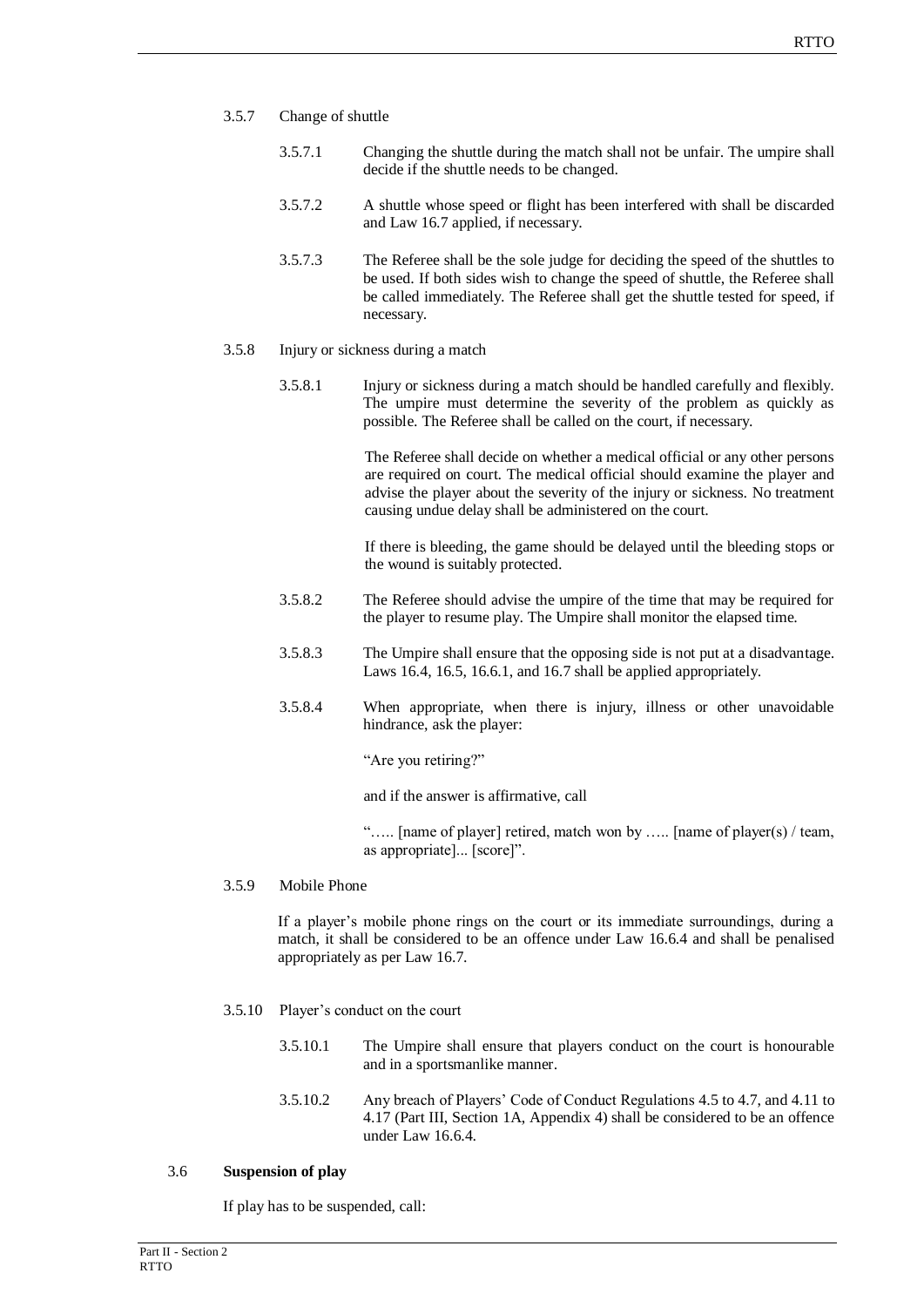"Play is suspended"

and record the score, server, receiver, correct service courts and ends. When play resumes, note the duration of suspension, ensure that the players have taken the correct positions and call:

"Are you ready?"

Call the score and "Play".

## 3.7 **Misconduct**

- 3.7.1 Record and report to the Referee any incident of misconduct and the action taken.
- 3.7.2 When the umpire has to administer a breach of Law 16.4.1, 16.5.2, or 16.6 by issuing a warning to the offending side (Law 16.7.1.1), call "Come here" to the offending player and call:

"… [name of player], warning for misconduct"

at the same time raising the right hand **holding a yellow card** above the umpire's head.

3.7.3 When the umpire has to administer a flagrant or persistent breach of Law 16.2, 16.4.1, 16.5.2 or 16.6 by faulting the offending side (Law 16.7.1.2, or 16.7.1.3) and reporting the offending side immediately to the Referee with a view to disqualification, call "Come here" to the offending player and call:



"… [name of player], fault for misconduct"

at the same time raising the right hand **holding a red card** above the umpire's head, and calling the Referee.

3.7.4 When the Referee decides to disqualify the offending player or pair of players, a black card is given to the umpire. The umpire shall call "Come here" to the offending player or pair and call:

"… [name of player(s)], disqualified for misconduct "

at the same time raising the right hand **holding a black card** above the umpire's head.

Any disqualification for misconduct shall render a player disqualified for the entire tournament or championship.

3.7.5 Misconduct during intervals (Law 16.2) is treated as misconduct during a game. This should be followed by the appropriate call in either of recommendations 3.7.2 to 3.7.3 immediately on occurrence of misconduct. At the start of play after the interval, call,

"…game; love all" (after intervals between games)

Or call

"11 – [score]" (after intervals at 11 points).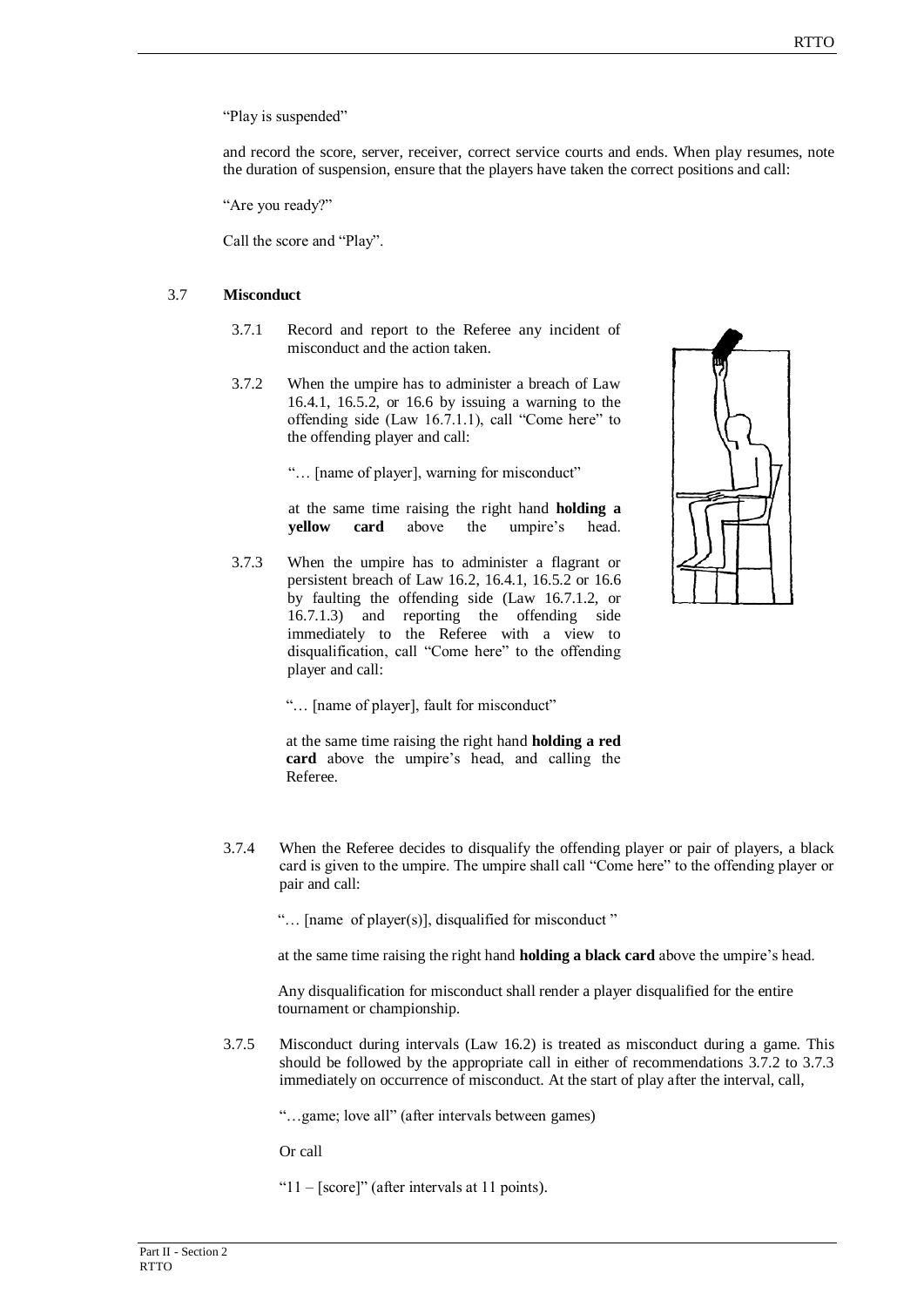Only in cases of administration of misconduct under Law 16.7.1.2 or 16.7.1.3, the Umpire shall call

"…..[name of player], faulted"

Thereafter, call "Service over", where appropriate followed by the score.

Call "Play".

If the player is disqualified by the Referee, call

"…[name of player], disqualified for misconduct"

Thereafter, call in Recommendation 3.3.8.

3.7.6 Misconduct before and after the match while on court, shall be treated as in RTTO 3.7.2 to 3.7.4, as appropriate. Record and report any incident of such misconduct to the Referee and the action taken. However, it shall have no effect on the score of the match.

# *4.* **GENERAL ADVICE ON UMPIRING**

This section gives general advice which shall be followed by the Umpires.

- 4.1 Know and understand the Laws of Badminton.
- 4.2 Call promptly and with authority, but, if a mistake is made, admit it, apologise and correct it.
- 4.3 Make all announcements and calling of the score distinctly and loudly enough to be heard clearly by players and the spectators.
- 4.4 Do not call a 'fault' and allow the game to proceed, if a doubt arises in your mind as to whether an infringement of the Laws has occurred or not.
- 4.5 Never ask the spectators nor be influenced by them or their remarks.
- 4.6 Motivate your other technical officials, e.g. by discreetly acknowledging the decisions of line judges and establishing a working relationship with them.
- 4.7 Wear the appropriate uniform, including following the Clothing Regulations for Umpires where a uniform has not been provided (refer to GCR 24).

# *5.* **INSTRUCTIONS TO SERVICE JUDGES**

- 5.1 The service judge shall sit on a low chair by the post, preferably opposite the umpire.
- 5.2 The service judge is responsible for judging that the server delivers a correct service (Law 9.1.2 to Law 9.1.9). If not, call "Fault" loudly and use the approved hand signal to indicate the type of infringement.
- **5.3** The approved hand signals are: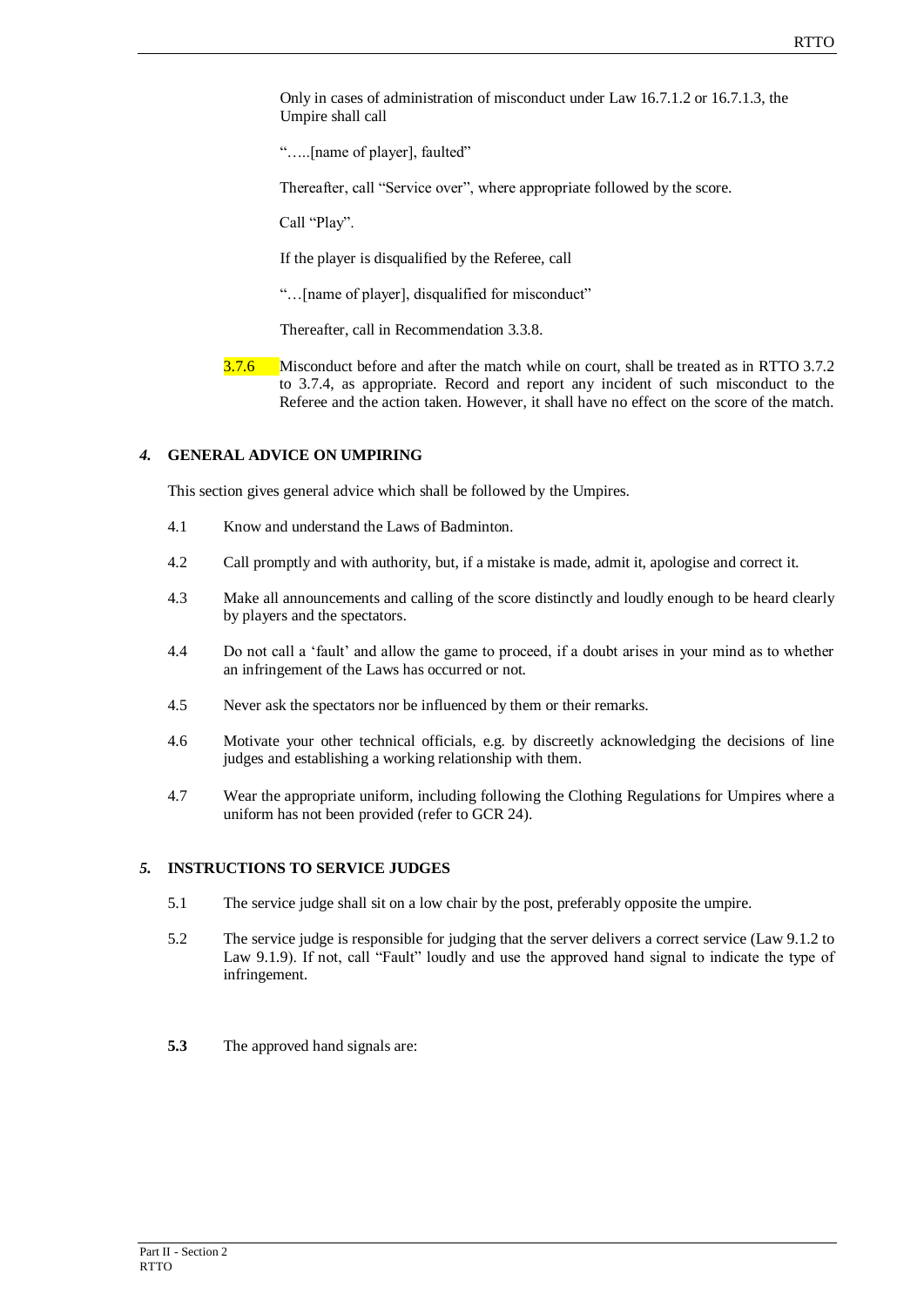### **Law 9.1.8**

*During the delivery of service (Law 9.2, 9.3), the movement of the server's racket does not continuously move forward.*



## **Laws 9.1.3 and 9.1.4**

*During the delivery of service (Law 9.2 9.3) the server and or the receiver are not standing within diagonally opposite service courts, if they are touching a boundary line of these service courts, or if one or both feet are not in contact with the service court, and in a stationary position until the service is delivered.*

### **Law 9.1.5**

*Initial point of contact of server's racket with the shuttle not on the base of the shuttle.*





### **Law 9.1.6**

*The whole shuttle at the instant of being hit by server's racket not below the server's waist.*

*For the Fixed Height Experiment: The whole shuttle at the instant of being hit not below 1.10 metres from the surface of the court*.

### **Law 9.1.7**

*At the instant of hitting the shuttle, the shaft of the server's racket not pointing in a downward direction.*



5.4 The umpire may arrange with the service judge any extra duties to be undertaken, provided that the players are so advised.

#### 6. **INSTRUCTIONS TO LINE JUDGES**

6.1 The line judges shall sit on chairs in prolongation of their lines at the ends and sides of the court and preferably at the side opposite to the umpire. (See diagrams).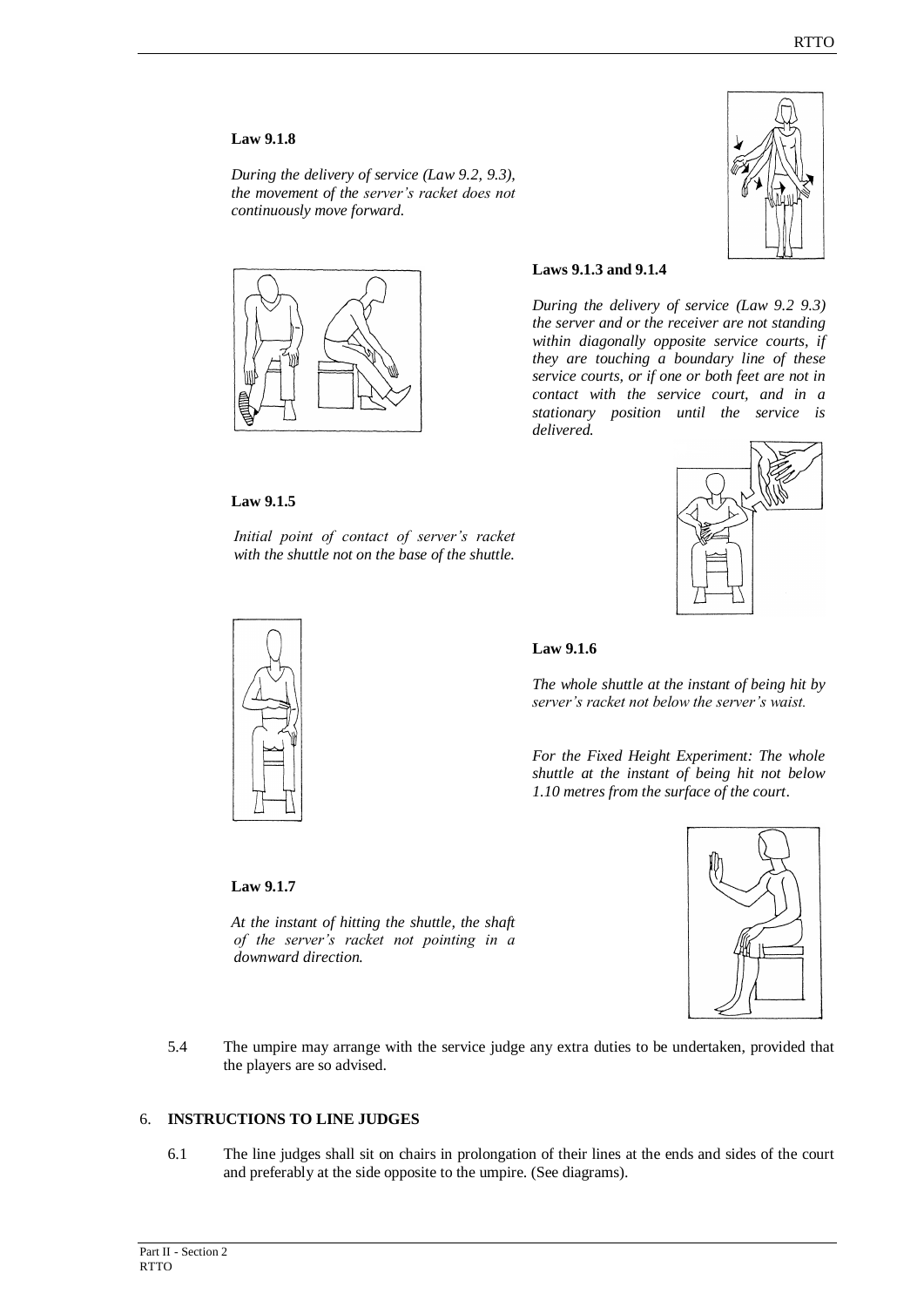- 6.2 A line judge shall be entirely responsible for the line(s) assigned except that the umpire shall overrule the call of the line judge, if beyond reasonable doubt, in the opinion of the umpire, a line judge has clearly made a wrong call or the referee shall supersede the line call by the line judge or the overrule by the Umpire if challenged by a player / pair where an Instant Review System is in operation (Law 17.5.2, Part II, Section 1B, Appendix 7).
	- 6.2.1 If the shuttle lands out, no matter how far, call "Out" promptly in a clear voice, loud enough to be heard by the players and the spectators and, at the same time, signal by extending both arms horizontally so that the umpire can see clearly.
	- 6.2.2 If the shuttle lands in, the line judge shall say nothing, but point to the line with the right hand.
- 6.3 If unsighted, inform the umpire immediately by putting both hands up to cover the eyes.
- 6.4 Do not call or signal until the shuttle has touched the floor.
- 6.5 Calls shall always be made, and no anticipation made of umpiring decisions, e.g. that the shuttle hit a player.
- 6.6 The approved hand signals are:



## **SHUTTLE IS OUT**

*If the shuttle lands out, no matter how far, call "Out" promptly in a clear voice, loud enough to be heard by the players and the spectators and, at the same time, signal by extending both arms horizontally so that the umpire can see clearly.*

## **SHUTTLE IS IN**

*If the shuttle lands in, say nothing, but point to the line with your right hand*.



# **IF UNSIGHTED**

*If unsighted, inform the umpire immediately by holding your hands to cover your eyes.*